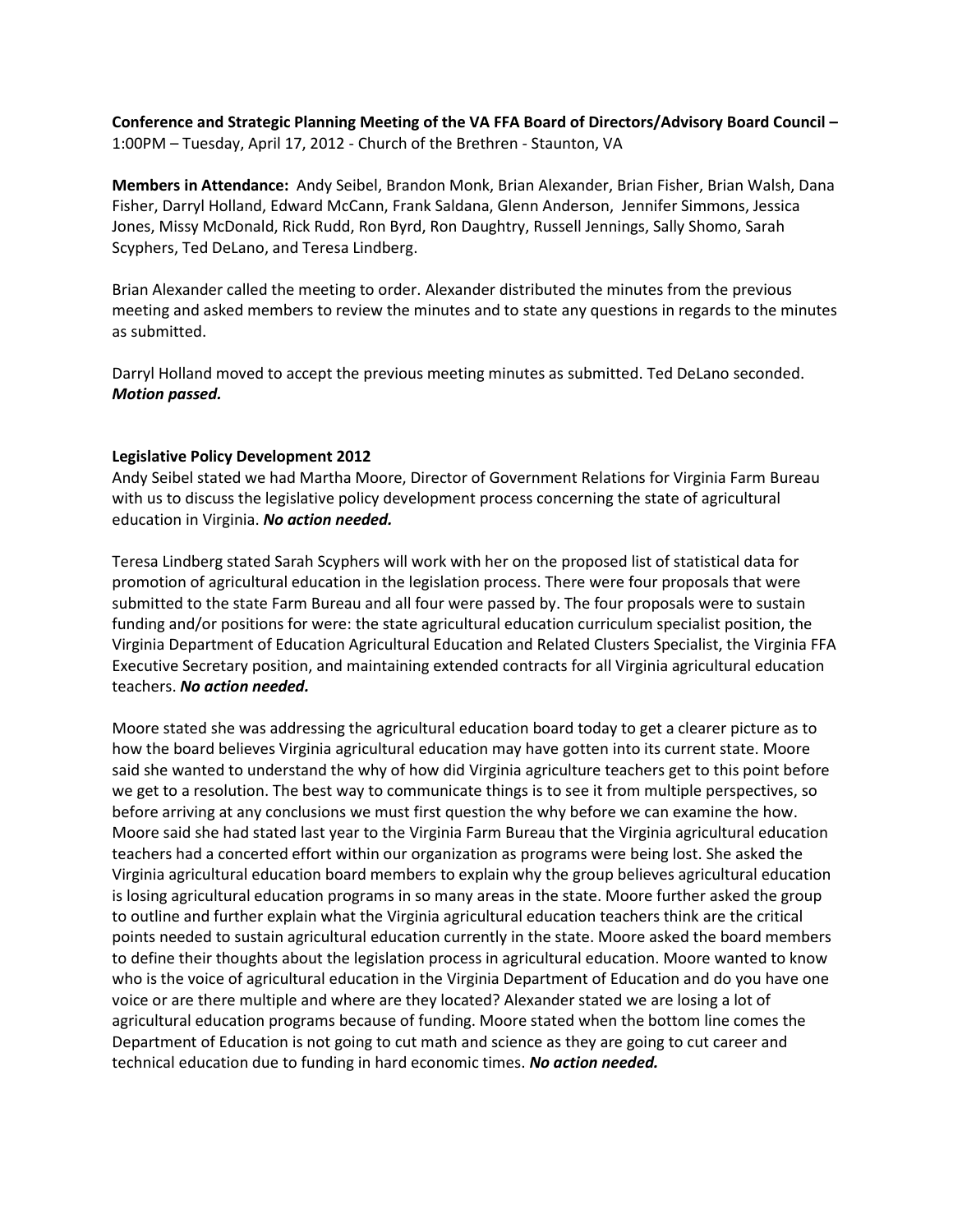#### **Trailblazers**

Seibel distributed the "Trailblazers Newsletter" and stated if you are local CTE Director, you should have the documentation and utilize to help save jobs in Virginia agricultural education but reviewed closely for accurate report. DeLano stated the CTE packet contains employment statistics showing what is taught in agricultural education in a negative means. They are not allowed to use the statistics from the United States Department of Agriculture, but she can only use data from United States Department of Labor. Put out the report from UVA, while they are doing completer options as non-traditional occupations. Lindberg stated some of our professional occupations do not equate under the agriculture field in the Trailblazers Newsletter. Lindberg stated because she is mandated to use the Department of Labor statistics it hurts others outlook on agricultural professions instead of helping. Seibel stated he has tried to rebut their information with actual factual data from the census and he is being told that he cannot use the data because it was not from the Department of Labor. Jessica Jones asked if it was because it cannot be compared to the data source that is being used. Seibel stated yes. DeLano stated they were having similar problems in their Cooperative session in Richmond several years ago as they were making the push that if you are working in a restaurant, those individuals are not in an agricultural job, but they are in a marketing job. Seibel stated that even the perception of children being able to go to college is altered by that data. Brandon Monk was told by those in charge of the College of Agriculture to go during their break to recruit students, but to go to Agriculture classes and recruit students because that would be a waste of time as the students who have the upper level courses needed for full admission to Virginia Tech were not going to be the students in the Agriculture classes. Moore stated that was not the impression she received from Virginia Tech Admissions Department. Moore stated they analyze the school systems challenging curriculum, such as dual enrollment, AP courses, and Governor's school and comparing the curriculums against each other to find out the strength of the student and overall ability to excel in higher level courses. Further, the diploma will be divided into two categories, everybody in the general diploma category will go through CTE, but if you go through the advanced diploma track, you will not be able to get all the courses in to graduate if you take a CTE elective course. The premise would be to have every child go through general courses, then once you have completed all the general courses for the general diploma criteria, then choose to complete the requirements for an advanced diploma. Glenn Anderson stated east of 95, we are losing programs because we have lost the Agricultural Education Department at Virginia State University and the students who want to get the further in coursework are lost part of the way through the program as the same you lose that really good teacher, but you also have antiquate equipment and facilities needing updating with the new technical equipment. Anderson stated there are multiple reasons why programs can be lost, but our focus is not on why we lose them, but how to stop losing them. *No action needed.*

Russell Jennings stated one of the good things we have is being able to know we have a CTE Advisory council committee that can advocate for all agricultural education teachers. Jennings stated in Louisa, we have County Farm Bureau leaders saying they are about to lose programs, if needed, as we have always had people in the right position if we get the information to them when they need it. DeLano stated, if you have state superintendents advocating for agricultural education in the state department of education, then we must be doing something right and if we haven't built that network at the local level, then the grassroots at the local level must be sustained – it is our only chance. *No action needed.*

Moore asked the group to explain the mixes of funding for program. Anderson stated Perkins funding at the state is the basis for teacher salary and equipment, reimbursing localities for credentialing exams. Perkins federal funding ranges depending on the size of the locality from \$6,000 up to \$300,000. There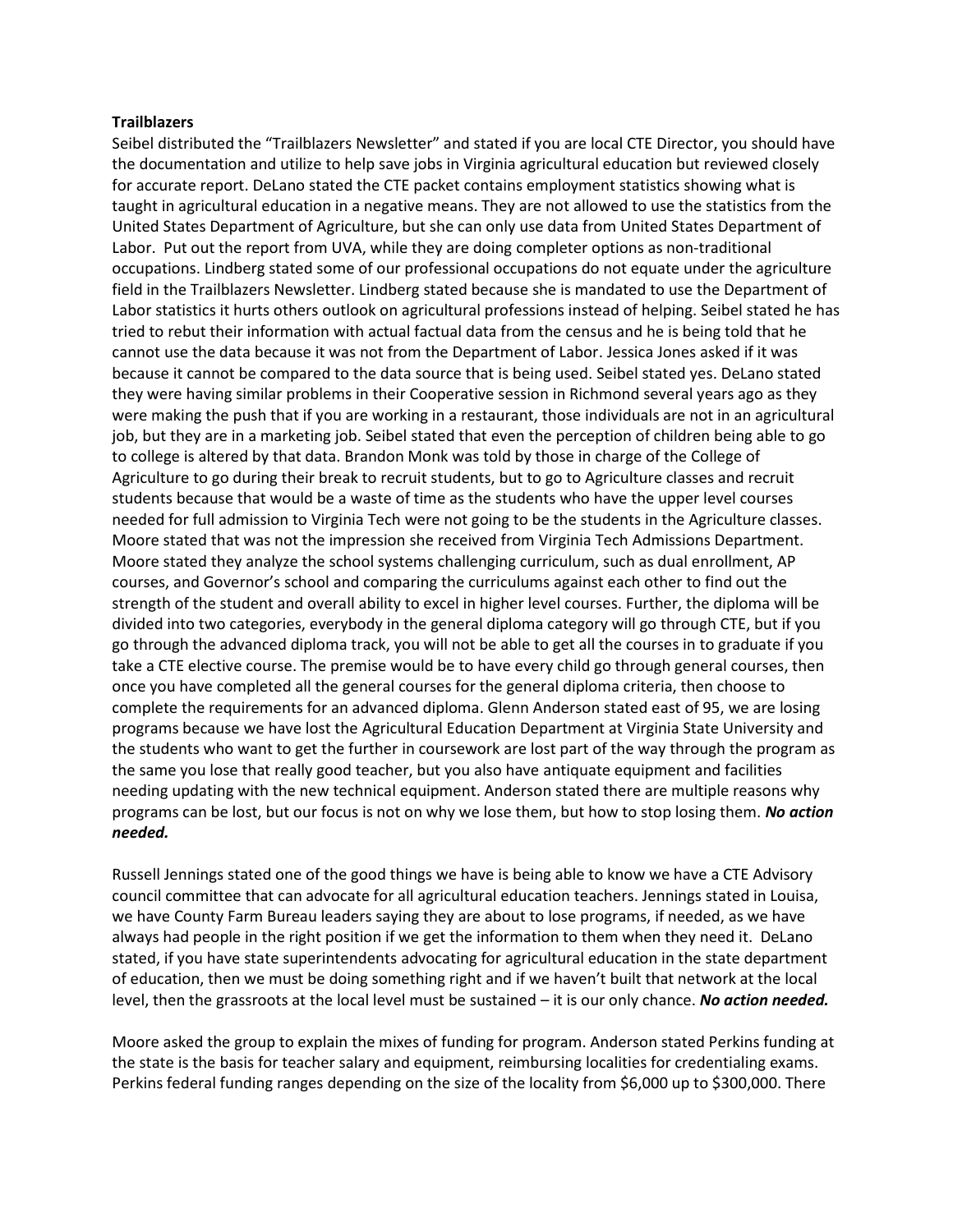are specific purposes, including staff developments as a requirement for the use of funds for Perkins and a lot of equipment money goes into program inventory for funding. *No action needed.* Moore stated a lot of youth like what you do, but how many agriculture teachers have moved up to be Career and Technical Education teachers, directors, administrators, etc or how many individuals in the room had a Masters' degree in administration or a career field other than agriculture. One-third of the room raised their hands. Moore stated it used to be where the principal and the agriculture teacher used to make more money than the regular classroom teacher, but now there is such a disparity in salaries, how many individuals are going into the agriculture field and staying in the field when at least one-third of the individuals in the room have an advanced degree in something that is not agriculturally related. Lindberg stated, it doesn't matter how much we are getting paid or even why some of us have advanced degrees. If anything, it should show that agricultural education teachers can advance to other careers and if and when they do, that job should still be there for someone else to continue on the work not just have the children or the community lose out because somebody couldn't be replaced. *No action needed.*

Moore asked the group to explain why is your CTE or CATE Centers required to have an advisory council, but the local agriculture department is not required to have one and many places it is left out and it creates a gap. Alexander stated, regardless if an advisory council is required or not, at some point in time when Dr. Anderson retires, the question we are trying to solve is if we will be able to fill his position. In order to fill the position, we will need to make a concerted effort that plainly states what Glenn does, how he does it, the curriculum development and implementation, including tasks, competencies, SOL correlations, etc. Alexander stated, Dr. Anderson has kept us current in curriculum and in creating new courses and programs over the past several years to keep the teachers an students up to date and we need to focus on his role and his role only. *No action needed.*

Anderson stated as far as the Virginia Department of Education staff, everybody is informed equally as they are moving to the cluster approach, which there are 16 clusters offered in Virginia and most of our programs will be included under the food, fiber and natural resources system. Some of the people in the department on taking on more responsibilities, and some of those areas still have are supervisors, and that is because teacher education move on to the 5 year program and eliminated the undergraduate program at Virginia Tech and other state accredited universities. In many ways we are doing pretty good in multiple areas and our enrollment has maintained itself over the past several years, even showing a small increase. They are cutting teachers on extended contracts and a lot of teachers are doing a good job and we haven't reached a critical state yet, but we need to make sure we have plans and we want to make sure Virginia agricultural education is strong in the future. Seibel stated for the state advisory committee to the state board of education, Ronnie Gill is with Farm Credit and is on the advisory committee along with others. A lot of Glenn's importance is based on Dr. Anderson's forefront on the issues, the contacts he's made, the relationships he has, and the drive to maintain Virginia agricultural education programs. *No action needed.*

Moore asked the group how can a two-minute elevator speech be created that legislators, congressman, senators, etc. can understand what it is that agricultural education teachers do. Moore stated with the change in the diploma types and the change in the agricultural education programs, it is on my list to look at CTE programs across the board and break all this information down and create a roadmap to be able to see where we are going for the future. *No action needed.*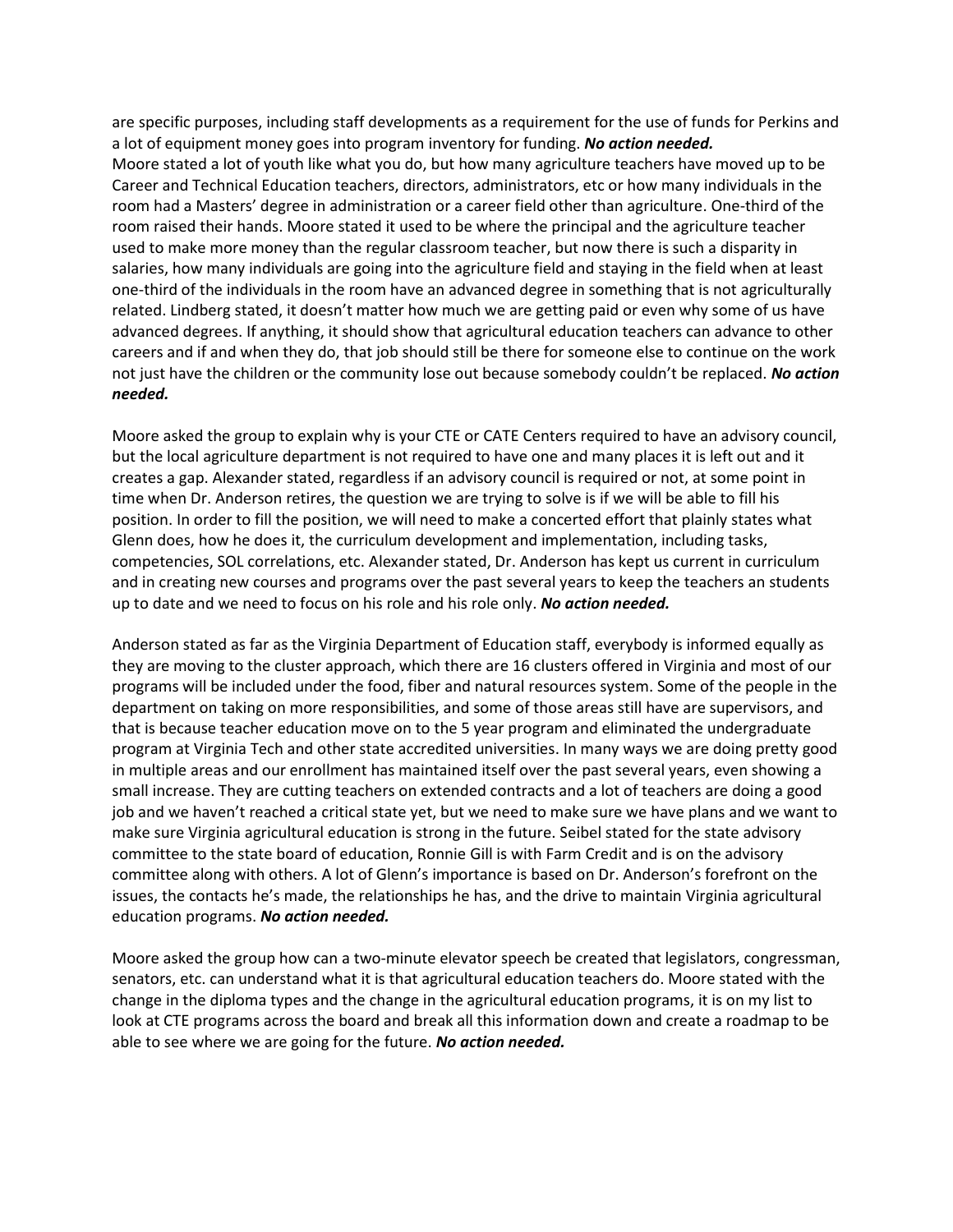### **State Fair Update**

Seibel stated the State Fair of Virginia article outlines the compensation packages for student scholarships and the article stated the State Fair has a trustee that has been appointed and will decide where the scholarship money will go. Seibel stated if the money is still there and we will be working with Martha and Farm Bureau, we have asked that FFA is remembered when the division of assets begins. Seibel stated there is about \$400,000 accounted for as the account was supposed to have \$1.8 million and the interest off the account was supposed to pay for the scholarships to the students and the trustee is looking to settle those issues and Virginia FFA wants to work with Farm Bureau. There is a discussion that the funds were shipped to Virginia Tech, but FFA is not a part of Virginia Tech, therefore, we need to make sure that the money coming to the Virginia Tech Foundation is for continued use for 4-H and FFA events, not just one organization or another. *No action needed.*

Moore stated she would like to continue in working relations with Virginia FFA to assure the State Fair money is split appropriately over both groups and the Fair does remember that both organizations contribute to the scholarship pool of candidates, not just one organization or the other. Seibel further stated, timing is a little bit of an issue with aligning the events with a timeframe as it has been in the past, as it would have been the exact same weekend as the Expo and that would be double dipping and eliminating a lot of students from beneficial activities. Dana Fisher asked if there is the opportunity to add on to Rockingham and expand the events there. Seibel stated he did not know. Seibel said he was interested in the events being done in Chatham at the Olde Dominion Agricultural Complex or in Rockingham at the Fairgrounds. Seibel stated Rockingham originally wanted \$16,000 to sign on and rent the property and then Rockingham turned around and donated the fairgrounds, so, with everything already in play at the Rockingham Fairgrounds and the Olde Dominion Agricultural Complex still under construction, the choice was to go with the Fairgrounds and then leave options open for moving at a later date, so nothing is set in concrete at this time to expand in either place. Seibel further stated, the State Fair news release said for every kid that won at the State Fair for small engines, the kids that won first got \$600, second \$500, and \$400. State fair charged a \$5.oo entry fee and those funds are gone. So, we also have to evaluate the funding for scholarships and what can be done to make sure those kids get their money they earned. Seibel stated the Olde Dominion Agricultural Foundation was willing to underwrite the cost of the State Fair but the facility was not to standards yet and the facility is not up to date yet. The issue is how we can we move forward now and still plan for the future. *No action needed.*

Fisher asked if we did small engines at Rockingham one day and then use facilities of the closest school, such as Turner Ashby, would that help at all and allow us to be able to get more of the contests done in one day. Seibel stated he would prefer to get as many of them done in one day as much as possible. *No action needed.*

Sarah Scyphers stated we do spring rallies and I am new at it but the Appalachian area has been doing it pretty successfully for the past several years. Jennie Simmons stated the Appalachian area is at 518 kids and it is starting to expand where we have to have the people to manage the events. Simmons stated it is coming to a point where it is a great idea, but it is taking on a whole new life form that we got to get control of or it just won't be as successful as it has in the past. *No action needed.*

Seibel stated we are not going to Jr. Dairyman because Dave Winston has to have a certain number of students enrolled to have the contest, whereas, with Junior Foresters' there is at least 100 students that register for that contest and Tractor Troubleshooting always has a great number of participants. Siebel stated, mind you, all of these contests are running at the same time and like last year, student teachers came down to help run the contests but we have to have the commitment from them and the teachers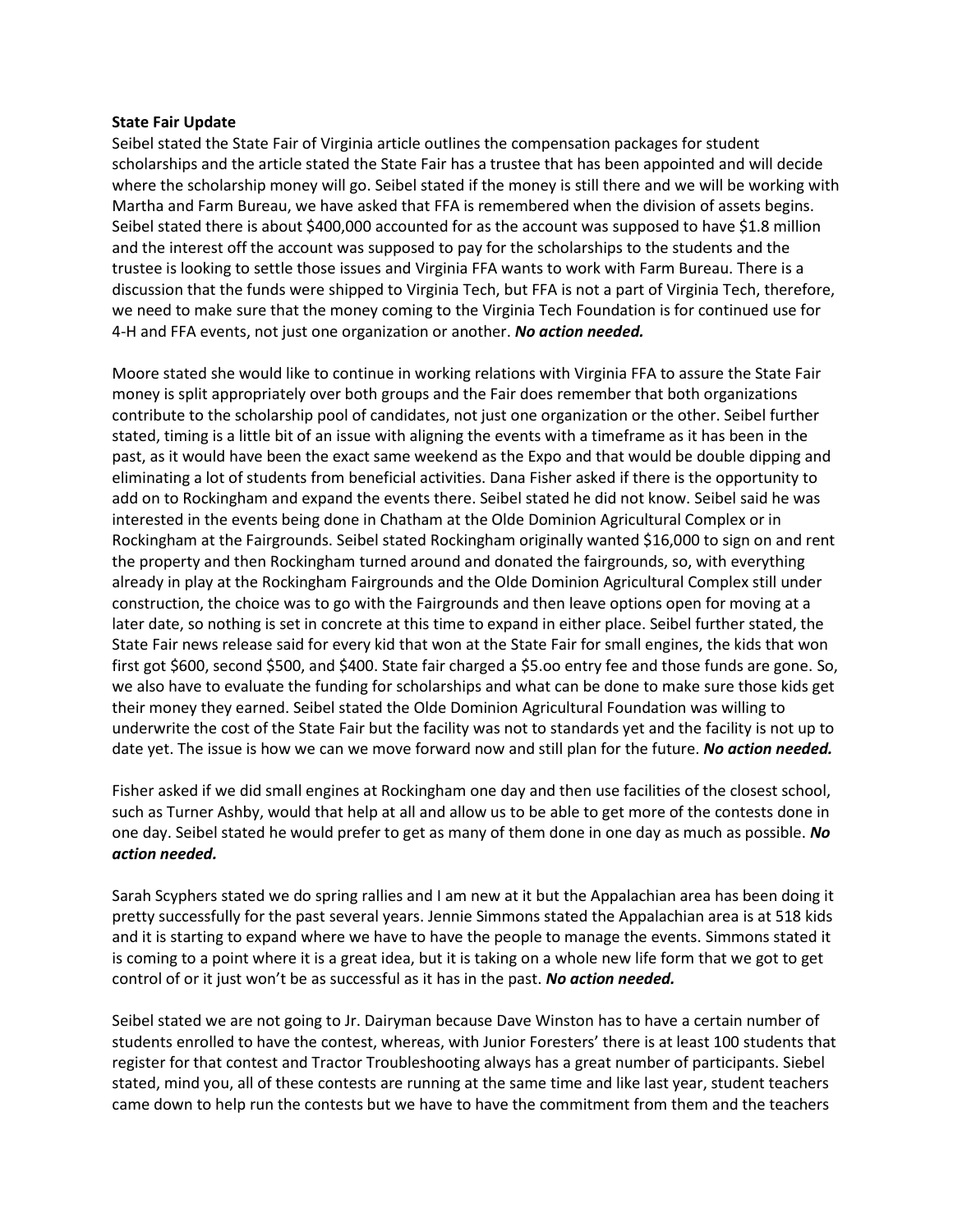bringing students to help out. Seibel stated, I can't do all of this by myself. Rick Rudd stated it has to be teacher led to help with the events. DeLano asked if there is a way to enforce teachers bringing students and then helping instead of dropping kids off and then headed their own way. Anderson stated, not really, that's why we have such a hard time at convention and then you will always have those that pull more weight than others, but how can you distinguish the difference if you spend most of your time trying to hunt people down instead of setting up the events. Rudd stated we need to ask Ed Jones to see what he thinks about doing a state rally of FFA events, with facilities at Virginia Tech or at some centralized area that could host such a large number of students. Seibel recommended doing the state rally on the Friday before Columbus Day weekend as it may help alleviate some other conflicts that could arise. Seibel stated the current \$5.00 is reasonable for entry to the fair. Jennings stated it was reasonable. Holland stated the entry fees should be set between \$5 and \$10. Jennings stated the fees should be used for the prizes and awards for the students. *No action needed.*

# **Virginia FFA Foundation**

Sally Shomo stated the Virginia FFA Foundation met this morning. Shomo stated the Foundation decided the Foundation reception June 20 will offer a silent auction and possibly raise money for our new legacy person and a golf tournament where money can be raised there as well. Alexander asked if the Foundation had announced our legacy person and Shomo stated it would not be announced until state convention. Shomo stated there are some state plaques that are not sponsored and chapters will get a plaque next year, 2012, but you won't next year, 2013. Shomo said she will send the list out at some point next week. Shomo also stated the group should commend Andy for all the work he has given this past year and how greatly appreciated he and his work really is. *No action needed.*

## **Virginia Tech Update**

Rudd stated there are 12 student teachers out in the field and 10 signed up for next year and a few were offered positions to teach courses for students at Virginia State. Rudd stated the curriculum for teacher education program; particularly mechanics needs to be revisited. Rudd stated he met with the College of Agriculture Dean last week and we are going to need some data to determine the need for a mechanics laboratory facility, especially if we are going to use the Seitz space which has been converted. Rudd also stated, the one thing we need to do is to form a curriculum development committee, and part of the effort on that committee would be asking what is need other folks from each area, such as Appalachian, Southside, etcetera and at least one member from each of those areas to serve on the curriculum development committee. *No action needed.*

Rudd stated the distance education program has hired James Anderson out of Illinois who serves the teachers well and the program will be revamped. There will be certification online for leadership that will be used as a part of a M.ED or M. plus 15 programs. There will be support to help teach the dual enrollment leadership course with Wytheville Community College and looking for other community colleges to sign on. *No action needed.*

Rudd also stated Tom Broyles has decided to give up his position at Virginia Tech. Rudd talked with the Dean of the College of Agriculture and the dean will fill the position when Tom takes a position somewhere else. Rudd also stated the Governor's School for Agriculture will continue after Tom leaves. *No action needed.*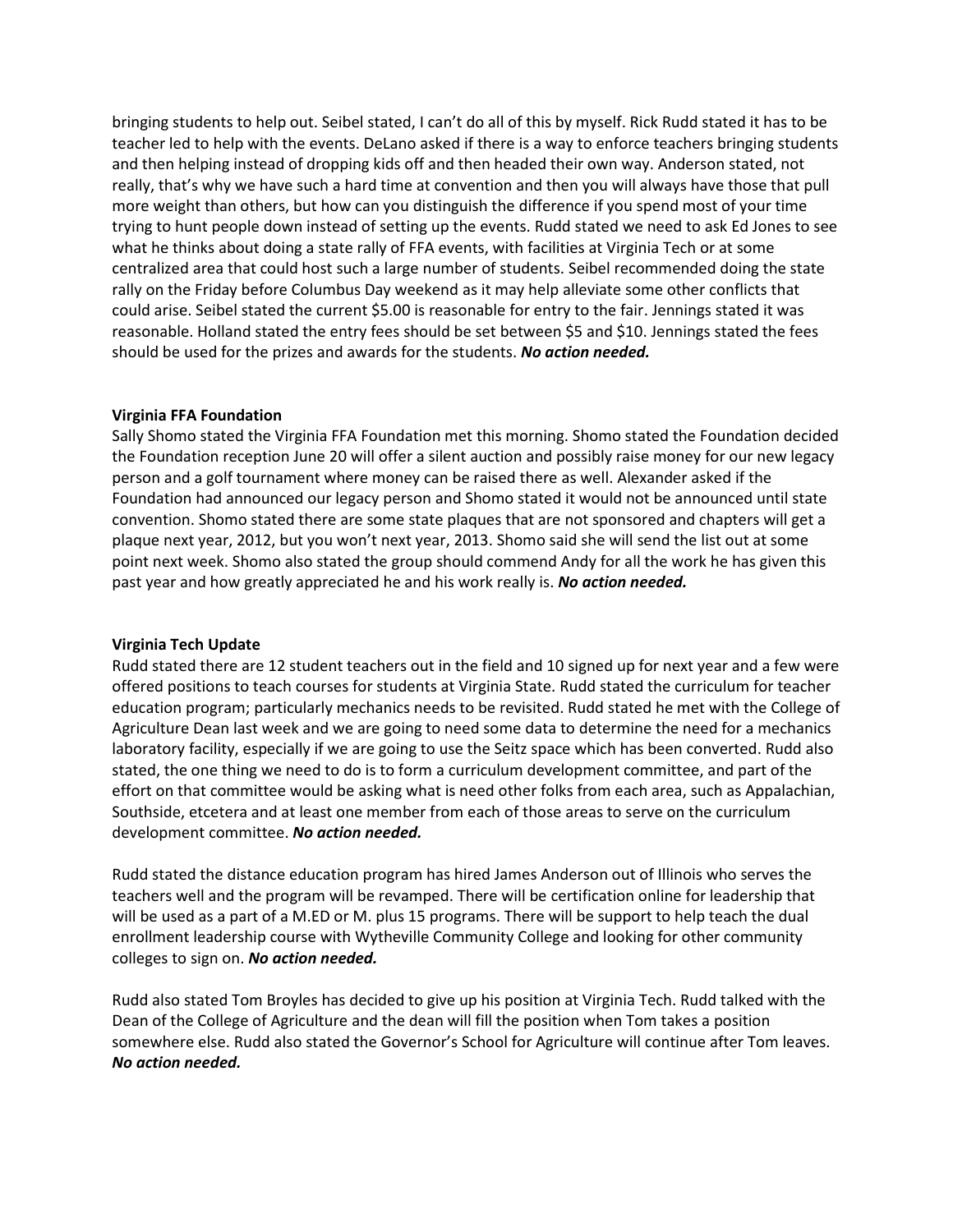## **Constitution**

Seibel stated that one member from your chapter is supposed to be on the officer team – Section D; Article IX. The recommendation that came forward was that if there is not a worthy candidate and to allow a second individual from a particular chapter to fill an office that is not filled. Rudd asked what for the definition of an acceptable candidate to be explained. Seibel stated they have to pass with 50% or greater on all of their state officer candidate tests and activities. Seibel stated in the past we have filled the president and the area vice presidents first, and if you were the only student in the top position, the only position you could fill would be an area vice president. Seibel stated that has since been changed. It is up to the advisory council what the decisions will be made or to leave it as is. *No action taken.*

Anderson stated to review Section G of the Constitution which has not been followed in a long time in the association. Seibel stated in the Bylaws under 3, section B – Duties and Responsibilities of the president. That the office of president becomes vacant, who fills the office. Seibel stated this has not been followed in a while as well. We have always in the absence of the president, filled the office with the secretary and sent the secretary in the place of the president and that is not following the bylaws of the organization. *No action needed.*

DeLano stated since we haven't used Section G in the constitution, we either have to remove the section or implement it. Anderson stated we should say state secretary in the wording, but then it needs to be followed through. Seibel asked for recommendations. DeLano stated we should eliminate the under duties of state officers and change it to secretary since it has already been done that way and to allow more than one student from a chapter to serve on a team. Holland stated we should leave it as it is. Holland said it was pretty one-sided in a floor vote and should be left as is. Scyphers stated the Appalachian area stated they could have more than one serve and have the second person fill the role as a vice president if that area had no qualified candidate. Fisher stated the Northern area stated it agreed with the Appalachian area. Jennings stated Central area said during state conference last year to leave it as it is. Ron Daughtry said to fill the position and to be able to provide student leadership to the area. Anderson stated during the nominating process is where it should be really evaluated as to which area(s) lacks a worthy candidate. All those candidates are eligible to become a state officer, but if the nominating committee did not nominate them and because of that they could not add an individual because of the constitution, then the word worthy needs to be defined as eligible to be an officer instead of passing 50% of the state officer candidates. *No action taken.*

## **Financial Statement**

Seibel distributed the profit/loss statement. Seibel stated as you can see from July 1 through April 11, we have taken in  $\frac{1}{2}$ ,  $\frac{1}{2}$  Expenses shown are \$67,091 – because of the tax year; it makes it hard to understand, so I did a January through December to make it easier to understand. Our operation is bringing in around \$600,000 a year and Mr. Rinker comes in and manages the account and unfortunately that only works for the various accounts. Seibel stated when we went to GuideStar, if somebody complains they could go on the website and review the documentation, but that is not the case anymore. Seibel stated if you go just by the calendar year, we came out \$13,000 to the good. DeLano asked if we were making enough to really seem like a true profit instead of more losses. Seibel stated he is worried about membership and the new AgCN has cost the Virginia FFA Association approximately 2,000 members. It will put the association in a bind looking at \$5.00 per person. Seibel stated if we are down 2,000 members, then if we have kids that aren't joining and have planned for 12,000 and showing 10,000 that will cripple the convention costs and planning. Seibel stated they will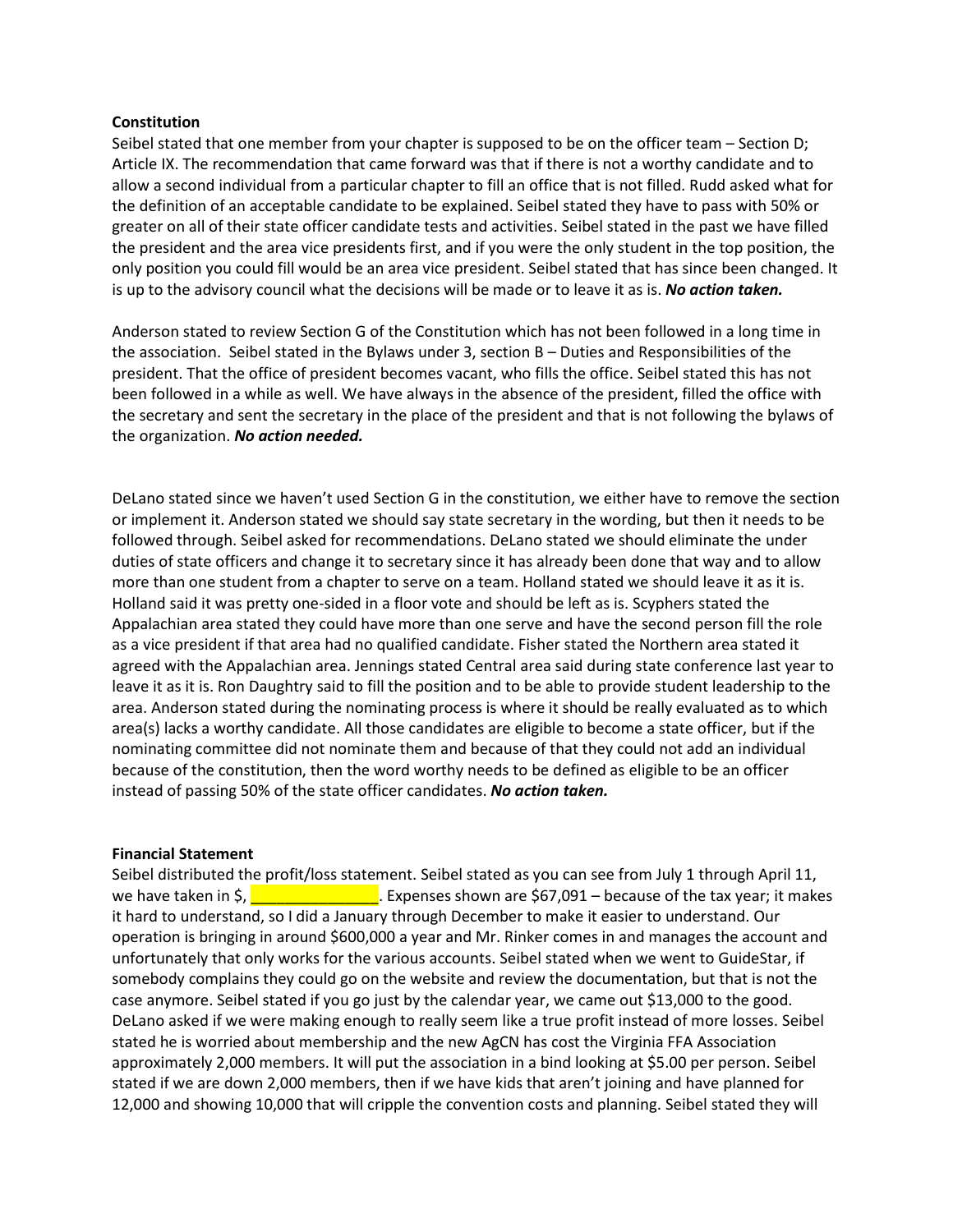still generate an invoice and send it to you like before it is just having problems entering students in the Ag CN system. *No action needed.*

# **FFA Sausage**

Seibel stated we have almost as a state Association moved two tons of sausage despite at some point we relabeled the sausage because someone complained the label didn't have weight listed. Seibel stated he went back to the label design and added weight. Seibel stated he needed a recommendation in moving on with sausage as a fundraiser. Brian Fisher stated it was a profitable fundraiser for their chapter and he would like for it to be continued. Seibel stated Dave Garrard, head of the animal science department, is cutting back on the amount of sausage that is being produced as unfortunately, 4H has sold under 200 pounds total and without consistent high numbers, Garrard does not want to go under making sausage that will not be sold.

Edward McCann moved we continue to sell sausage as an Association fundraiser. Jessica Jones seconded. *Motion passed.*

## **State Convention**

Seibel stated he put in for dates for next year and hasn't gotten anything back from Virginia Tech yet. Seibel stated Virginia Tech is trying to bring in outside groups to utilize the campus and 4-H is normally the week after Virginia FFA State Convention and the Provost has bumped 4-H and the Provost has the right to do that. Seibel has already been called about 2016 to bump VA FFA during the week of 4-H state convention. Rudd stated other states have their convention in the late winter or early spring. Seibel stated in order to avoid SOL test dates then we would have to host state convention in February. Rudd stated he thought Andy was thinking May to be able to get back on campus and to have it in February would be a bit cumbersome based on the Blacksburg and Virginia overall weather conditions. *No action needed.*

Siebel stated we as an Association have been paying Doug a little over \$3,000 to pay Doug to run our scorecards. The new judging system we have purchased requires that we pay \$1.00 per every scantron and somehow we needed form B and we had more form A. Seibel stated when we called National FFA and we needed several packets of scantrons shipped overnight and we needed the scantrons to score the contest, and was told no that we couldn't have them because National FFA was in the middle of inventory, it infuriated Seibel as National FFA stated these are the scantrons we have to use and how can you tell a state Association no when you know they are relying on you to provide the scantrons regardless if you are in the middle of inventory or not. Seibel stated that we would need to go to a uniform judging card as 4-H intended to go to this same program. Part of the problem we had at the Meats' Judging contest last month was we were running 4 different contests and they did not use the same items so the official was different for each one of them. The gentleman that appraised the program was available at 1:00AM when Seibel contacted him and found that there was an error on the page. The data that you tell the computer to read, it will read, but if you code the scantrons wrong, then the computer will not know what to do. Last year at Blast Off we spent three days sending out results. If you want to know results, then you are going to have to use this program. We just don't have the time or resources to send out every result, to every teacher, for every child, for every contest. *No action needed.*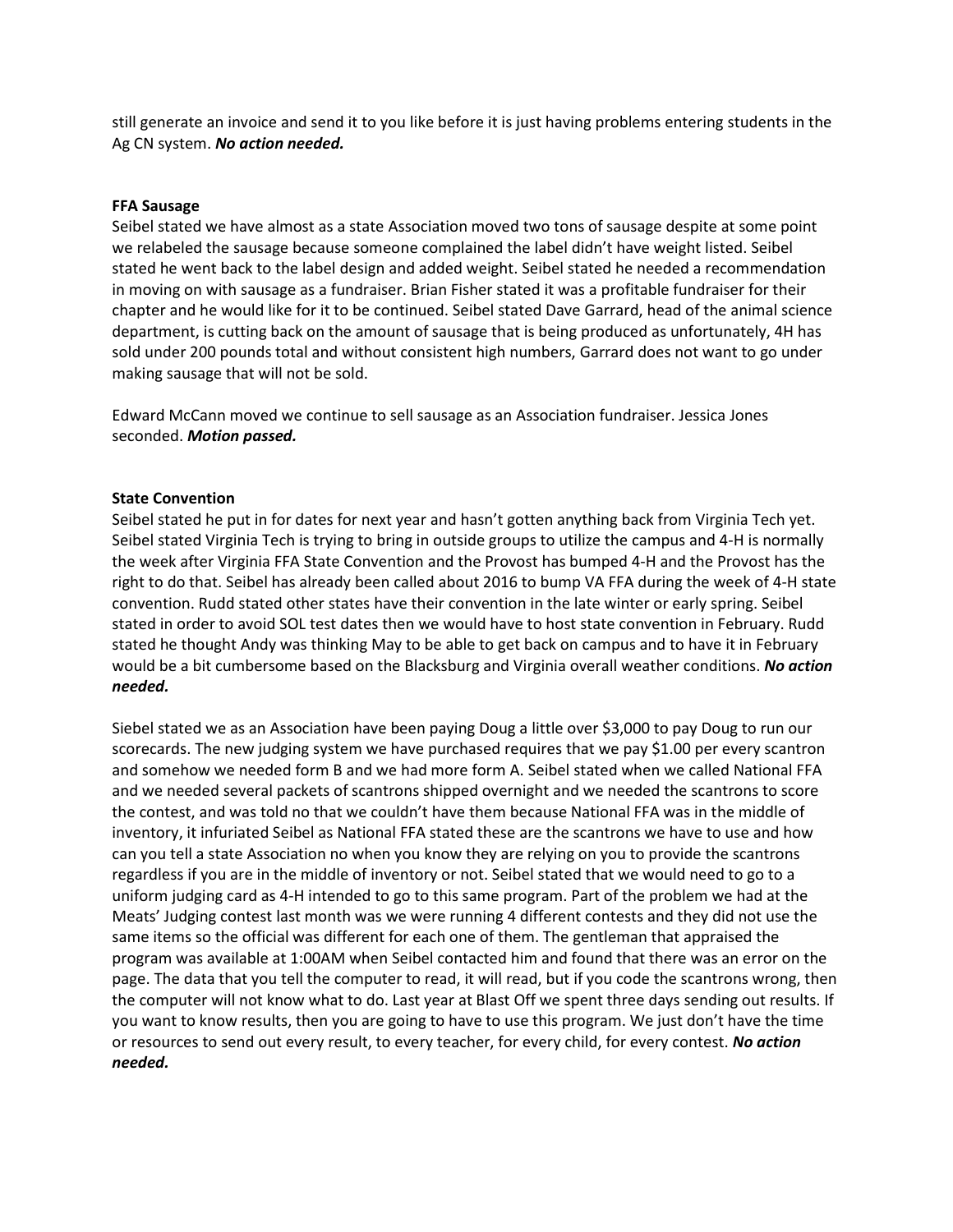Seibel asked that if we by area would select three individuals from the Ag teachers list of responsibilities for convention, to give the names to Alexander to serve on the tabulation committee during state convention. Seibel stated to make changes we have to have the people there to make it happen or it just won't. *No action needed.*

# **National/State Officer Selection**

Seibel stated we didn't have a national finalist this past year, but got really close. However, looking at the national officer selection process lends us to look closer at the state officer selection process. We have had a concern raised at the last advisory council meeting due to state officers and state officer candidates being out late at night and getting locked out as well as those on the nominating committee. A proposal on changing the nominating process for state officers was presented by Morgan Slaven and requires the group's approval to change the process, despite it being at the pleasure of the nominating committee chairman. *No action needed.*

Seibel distributed the proposal from Slaven to change the nominating process to Sunday. Delano said the only concern is having housing for those students who come down with chapters and may not have housing. Alexander asked who is responsible for the students on Sunday. Seibel said they would stay with the state officers and Seibel and Anderson would be responsible for them. Seibel distributed Zach Wakeman's proposal about the change of national officer nominating process. Both proposals were reviewed and Alexander asked if the item could be tabled until more information was provided before any changes could be made by the group. *No action taken.*

## **Honorary Degrees**

Seibel stated for Honorary American Degrees we have some individuals that we need to consider putting their name in to receive the honor, such as Alex White who has helped with tabulating and designing scoring tablets and is leaving Tech. Additionally, looking at honoring Garland King, Virginia agricultural education teacher who has taught for over 30 years and never received the American Degree.

Jessica Jones moved to nominate Alex White and Garland King for Honorary American FFA Degrees. Darryl Holland seconded. *Motion passed.*

## **Big E**

Seibel stated there was a recommendation from the board to switch from the Best Western to the Holliday Inn. Seibel stated we try to mark up the rooms to pay for the bus drivers' room and some teachers try to avoid paying the mark up and pay the hotel directly. Some of them did this and then the Association had to pull from another pool of money to pay for the drivers' room and it became a real mess. In the future, we have to abide by the rules provided or seek to have teachers find their own way to the Big E and not have the state office arrange for group transportation. *No action taken.*

## **National Convention**

Seibel stated the Embassy Suites - Downtown, even though we have a written contract with them said that even though we had 200 double rooms and 75 single rooms, it didn't matter. The manager said the contract does not mean anything and overbooked, gave away 38 rooms, we had kids moved to rooms that only had one bed and did not provide rollways. They gave Matt Lohr and Dave Winston's room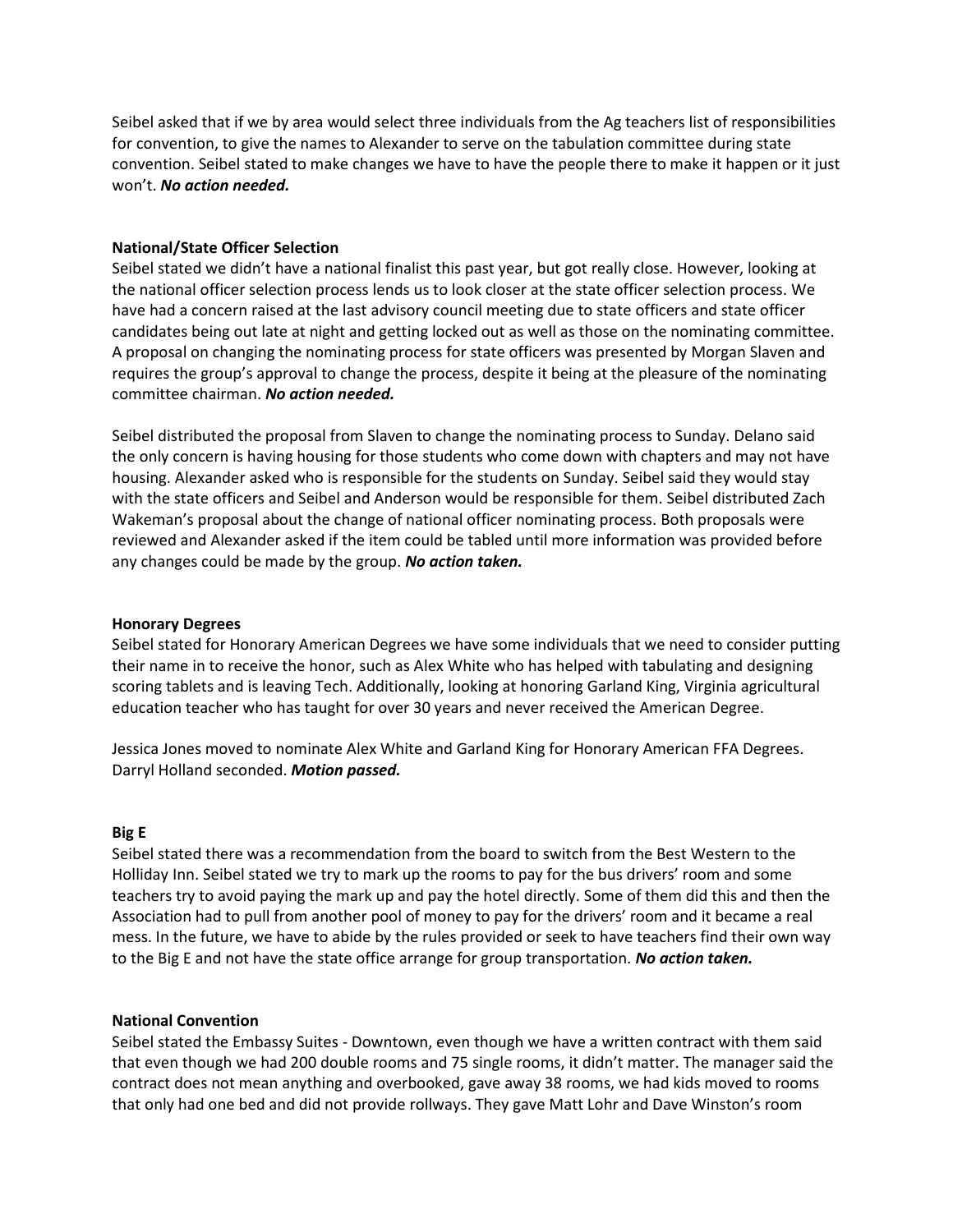away and sent them to hotels that were not acceptable. If you want to continue to do the state trip, as we are moving to Louisville next year we need to discuss the course of action to take because arranging the trip and then having people back out the last minute is costing time, money, and resources that we don't have. Seibel stated when he contacted National FFA they stated there was nothing they could do about it, but after meeting with the manager, the only thing the hotel did was deduct 1  $\frac{1}{2}$  nights stay despite all the rooms being paid for in full in advance. Recommendations from the board for what to do further as we have to stay at the Embassy Suites again this fall. *No action taken.*

The board recommended for National Convention in Louisville, attempt to reserve the Galt House. DeLano asked were we going back to the busing and Seibel stated that it would not be in the best interest of the group as there are multiple people who back out at the last minute and it costs too much manpower and money for that to be a continuous hit to the Association. *Recommendation given.*

## **National FFA Magazine**

Seibel stated Virginia FFA is not allowed to place an index in the front page. National FFA has approved fonts that must be used and if not used, they will not print the inserts provided. Seibel stated the first issue is due April 5 and won't come out until after convention. Seibel stated it is disappointing to him because National FFA wants to have the magazine look to be uniform across the country, instead of being personalized by the states. *No action needed.*

#### **Lancaster Farmer**

Seibel stated as an Association, we have put a page on the state degrees only because we only had approximately 65 out of 240 fill it out. Seibel stated if students do not have the information for the state degree on the final page, then the board needs to determine to either enforce disqualifying the degrees or eliminating the Lancaster Farmer. *No action taken.*

#### **CDE Updates**

Seibel stated, on the second page, rule number one is that if the student enters the contest and has not paid their FFA fee, and then it is a \$35.00 fee. In order to alleviate things, rule number 3 must be adhered. Also, on the last page, the number of participants of every contest must be adhered. Some people have said for junior contests, we count the top three and for the senior contest all four scores count. Reviewing the list of changes for contest number of participants must be done so advisors are aware of what will count instead of trying to argue the fact afterward. *No action taken.*

Seibel stated when we have a joint contest, we have gone by the 4-H rules and they allow up to three teams per county or per chapter. Alexander asked can we have 4-H declare an official team at state convention and Seibel stated we could. Recommendation from the board was to have individuals bringing 4-H students to declare their student teams before the contest and see where the chips fall once the teams are declared. *Recommendation given.*

#### **Nursery and Floriculture**

Seibel stated last year Alan McDaniel charged Virginia FFA \$2,000 to run the contest and has said that if he does serve as the superintendent for the contest, he wants to cut the team event down to one day. Alexander read a concern from Appalachian area that the Virginia FFA recommends continuing with the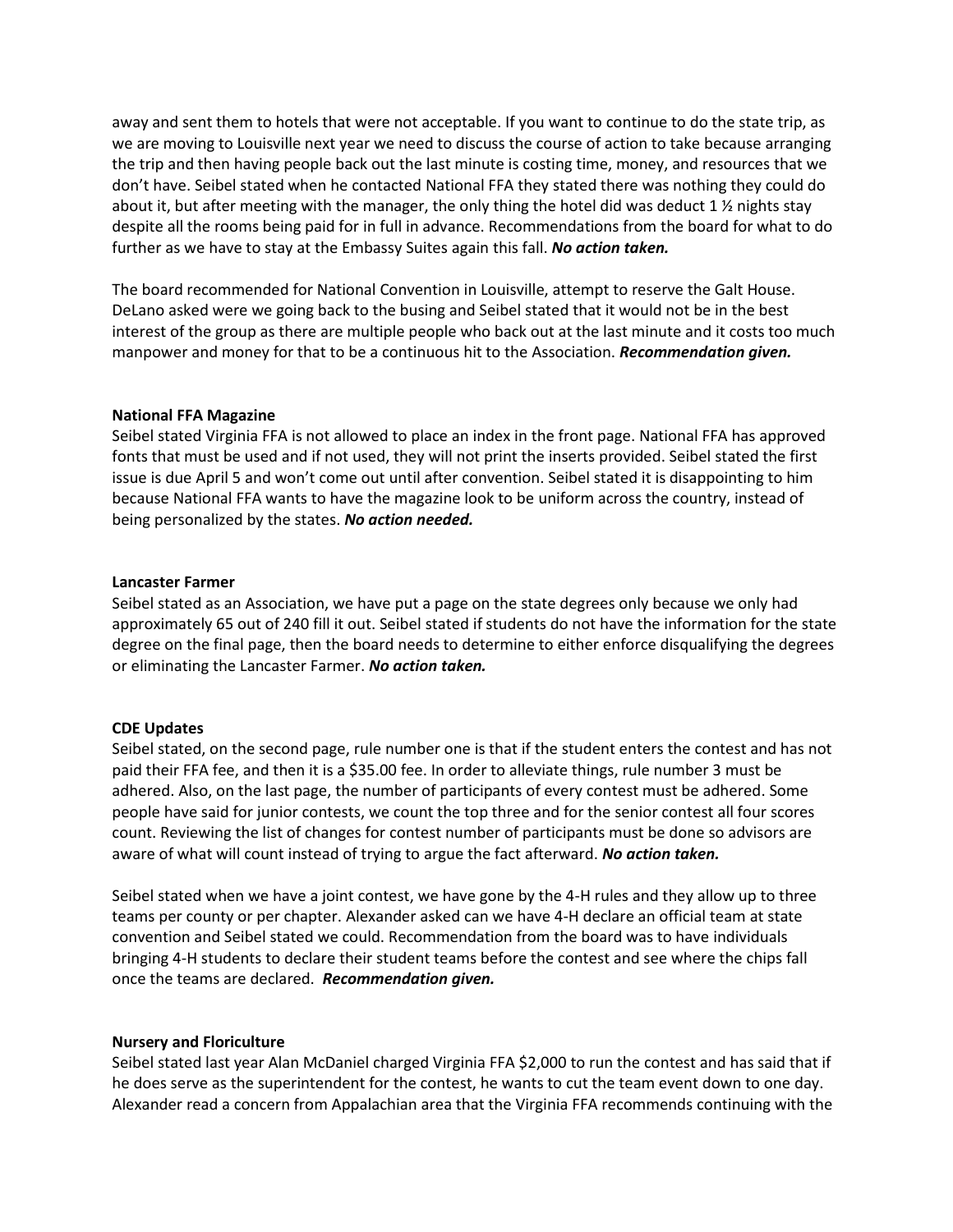contest and hosting the contest at John S. Battle. The individual noted in the concern, that to be fair with all FFA members, they strongly suggest that the FFA Floriculture use the national list. Seibel stated the national list is already being used for the competition. *No action taken.*

Holland read a recommendation that there was a concern that the contest was going to be cut as this is the only contest that solely targets horticulture teachers. The elimination of the contest is disenchanted if the contest is not put on wholeheartedly. *No action taken.*

## **Parliamentary Procedure**

Seibel stated that at a recent parliamentary procedure contest, a teacher approached him about the motion to withdraw should be a property of the assembly to show the realism of the motion. Teacher stated that should not be done as National FFA will allow you to stand up, make a motion, sit back down and stand back up again and withdraw the motion. *No action taken.*

#### **2012-2013 FFA Events**

Seibel stated more and more teachers are not able to attend state teachers' conference, so Seibel wants to hand out the 2012-2013 FFA events list at state convention. Seibel distributed the proposed 2012- 2013 FFA events calendar. *No action needed.*

#### **Area Concerns**

**Appalachian Area**: See above in Nursery and Floriculture.

**Central Area:** DeLano asked for someone to explain the process for redistricting the federations within the areas. Since there seems to be some federations that only have one active chapter. Anderson stated there are some old records that may show certain districts being in certain areas, but told Delano to send him the school and related information and they would research it and see what can be done. Anderson stated that the schools that are agreeable to redistricting and proceed.

**Eastern Area:** None

**Northern Area:** None

**Southside Area:** See above in Nursery and Floriculture.

#### **Advisory Council Meeting Schedule:**

Fall Meeting – Either Tuesday, September 25 or Wednesday, September 26, 2012.

Virginia FFA Foundation meeting will be held the morning April 16, 2013.

The Virginia Agricultural Education Conference and Strategic Planning Meeting will begin at 5:00PM April 16 and be the entire day of April 17, 2013.

Minutes of the meeting will be archived with previous minutes a[t www.vaffa.org/abouts/advisory/html.](http://www.vaffa.org/abouts/advisory/html)